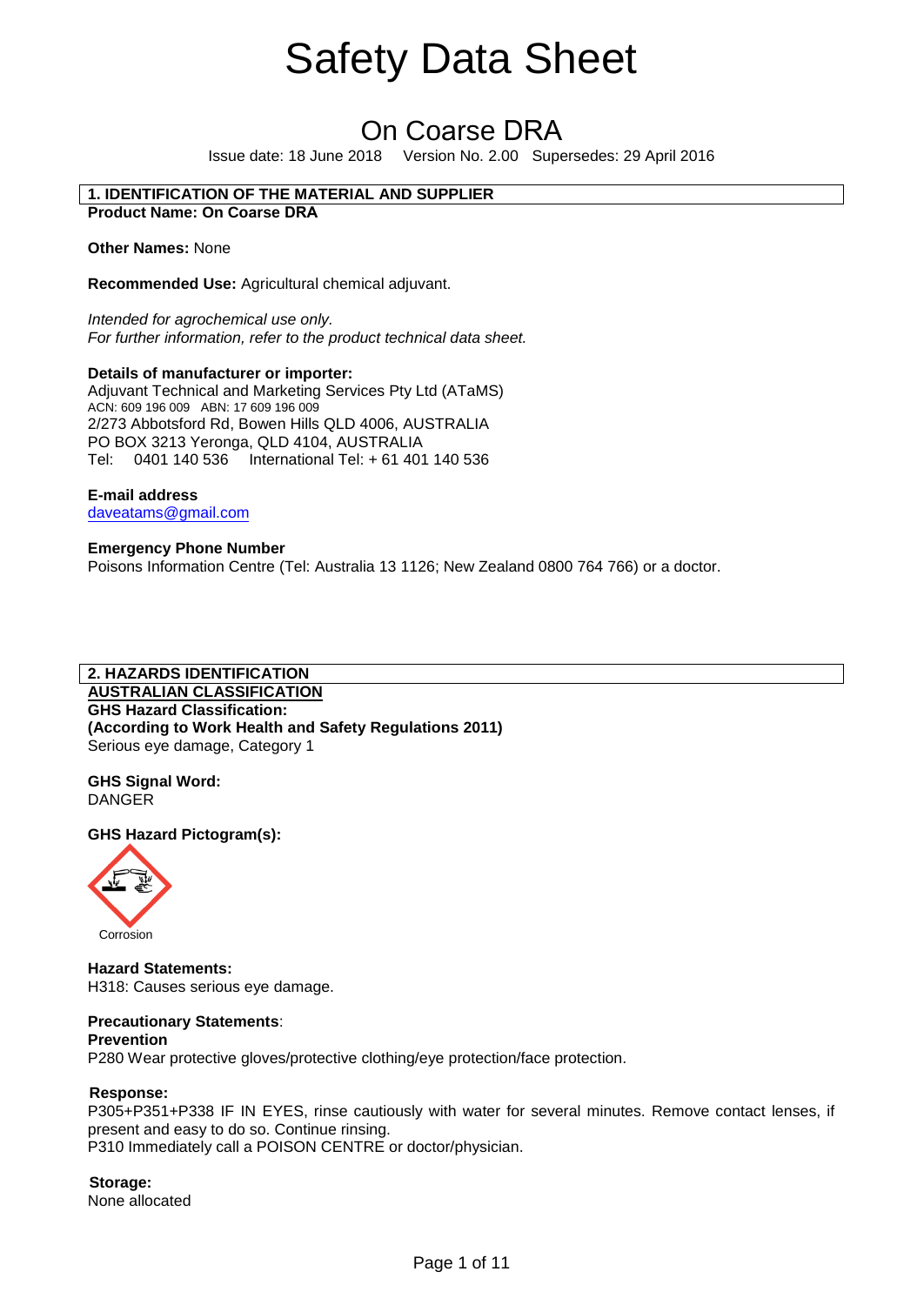# On Coarse DRA

Issue date: 18 June 2018 Version No. 2.00 Supersedes: 29 April 2016

# **Disposal:**

P501 Dispose of contents / container in accordance with local and national regulations.

# **Other hazards which do not result in classification:**

H412 Harmful to aquatic life with long lasting effects.

# **Poison Schedule (Australia):** Not scheduled.

**SUSMP Signal Word(s):** None allocated.

# **NEW ZEALAND CLASSIFICATION**

Not classified as Dangerous Goods according to NZS 5433:2012 Transport of Dangerous Goods on Land. Classified as hazardous according to criteria in the HS (Minimum Degrees of Hazard) Regulations 2001.

**HSNO Classification:** 6.3B, 8.3A, 9.1D

**GHS Classification:**  Serious eye damage, Category 1

**GHS Signal Word:** DANGER

# **GHS Hazard Pictogram(s):**



# **Hazard Statements:**

H316 Causes mild skin irritation. H318: Causes serious eye damage. H412 Harmful to aquatic life with long lasting effects.

# **Precautionary Statements**:

# **Prevention**

P280 Wear protective gloves/protective clothing/eye protection/face protection. P273 Avoid release to the environment.

# **Response:**

P332+P313 If skin irritation occurs, get medical advice/attention. P305+P351+P338 IF IN EYES, rinse cautiously with water for several minutes. Remove contact lenses, if present and easy to do so. Continue rinsing. P310 Immediately call a POISON CENTRE or doctor/physician.

# **Storage:**

None allocated

# **Disposal:**

P501 Dispose of contents / container in accordance with local and national regulations.

# **3. COMPOSITION / INFORMATION ON INGREDIENTS**

| <b>CHEMICAL NAME</b>                                                                                 | CAS No.                  | <b>Concentration [%]</b> |
|------------------------------------------------------------------------------------------------------|--------------------------|--------------------------|
| Docusate sodium                                                                                      | 577-11-7                 | $>=1 - 10$               |
| Proprietary surfactant blend                                                                         | $\overline{\phantom{0}}$ | $>=1 - 10$               |
| *Non-hazardous ingredients                                                                           |                          | Balance                  |
| * (Ingredients present at non-hazardous concentrations, according to Australian GHS criteria and New |                          |                          |
| Zealand HSNO criteria, based on available information)                                               |                          |                          |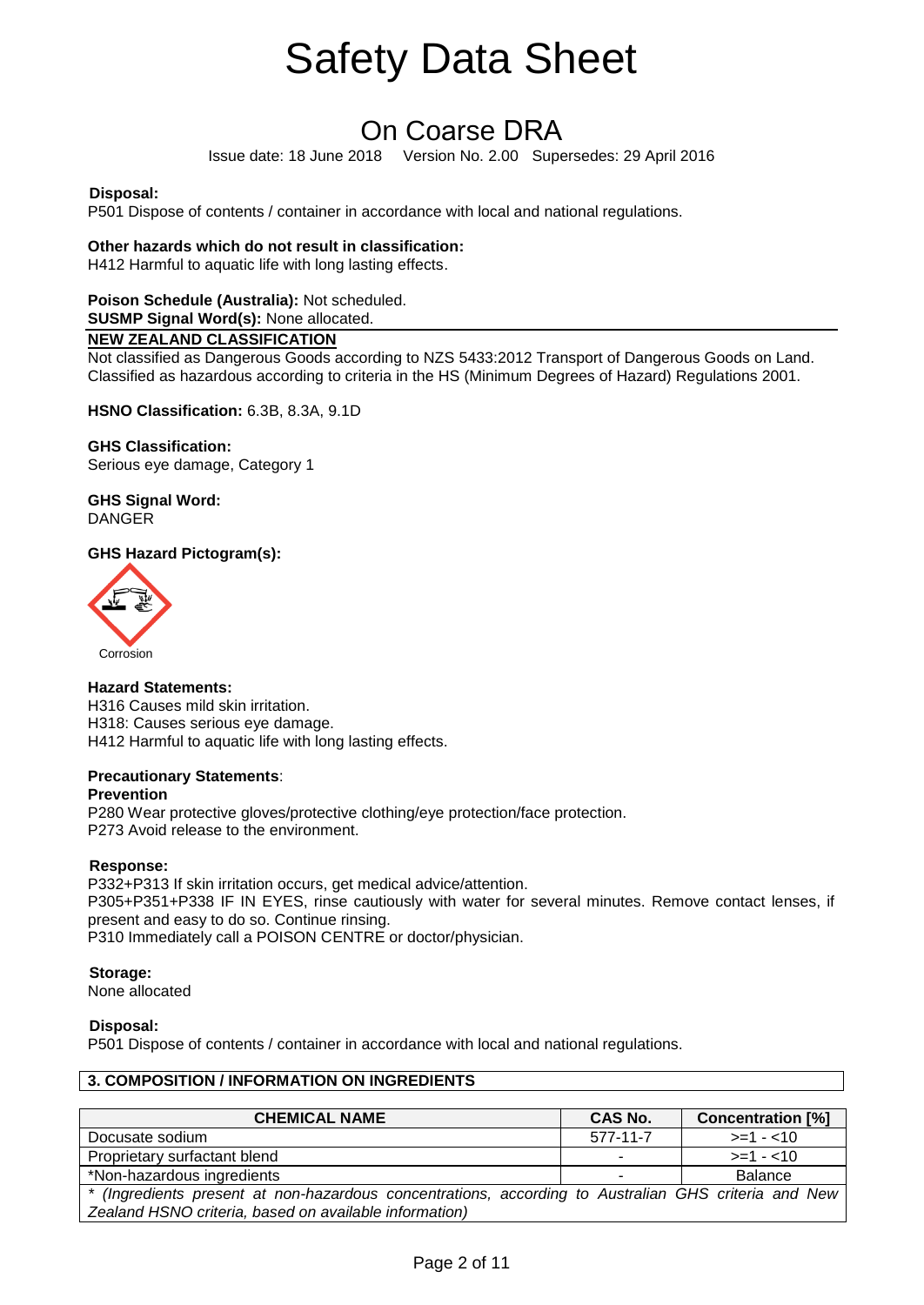# On Coarse DRA

Issue date: 18 June 2018 Version No. 2.00 Supersedes: 29 April 2016

# **4. FIRST AID MEASURES**

# **General Precautions:**

First aiders need to protect themselves. Place affected clothing in a sealed bag for subsequent disposal. Show this safety data sheet to the doctor in attendance.

#### **Ingestion:**

Do NOT induce vomiting. Rinse mouth with water. Never give anything by mouth if victim is semi-conscious or unconscious. If symptoms develop get medical advice/attention.

# **Eye contact:**

If contact with the eye(s) occurs, immediately flush the eye with copious amounts of running water for at least 15 minutes holding eyelid(s) open. Take care not to rinse contaminated water into the non-affected eye. Remove contact lenses, if present and easy to do so. Continue rinsing. Always obtain medical attention immediately, even if there are no symptoms.

#### **Skin contact:**

If skin contact occurs, remove contaminated clothing and footware. Wash affected area immediately and thoroughly with water for a prolonged period (at least 15 minutes). Clean contaminated clothing and footware before reuse or discard. In case of inflammation (redness, irritation, ...) obtain medical attention. Show this sheet to the doctor.

#### **Inhalation:**

Move the person away from the contaminated area. Make the affected person rest. If necessary seek medical advice. Apply artificial respiration if not breathing.

#### **First Aid Facilities:**

Eye wash fountain and normal washroom facilities.

# **Medical conditions possibly aggravated by exposure:**

Skin contact may aggravate existing skin disease.

Inhalation of product may aggravate existing chronic respiratory problems such as asthma, emphysema or bronchitis.

#### **Advice to Doctor:**

All treatments should be based on observed signs and symptoms of distress in the patient. Consideration should be given to the possibility that overexposure to materials other than this product may have occurred. No specific antidote available.

#### **Poisons Information:**

For advice, contact a Poisons Information Centre (e.g. phone Australia 13 1126; New Zealand 0800 764 766) or a doctor (at once).

# **5. FIRE-FIGHTING MEASURES**

#### **Extinguishing Media:**

**Suitable:** Water spray, foam, dry chemical or carbon dioxide (CO<sub>2</sub>). **Not Suitable:** Strong water jet (frothing possible).

# **Specific Hazards Arising from the Chemical:**

Combustible. On combustion or on thermal decomposition, toxic gases are released - oxides of Carbon  $(CO + CO<sub>2</sub>)$ , oxides of Sulfur (SOx).

# **Special Protective Equipment and Precautions for Fire Fighters:**

Fire fighters to wear full protective clothing and self-contained breathing apparatus (SCBA) in confined spaces, oxygen deficient atmospheres or if exposed to products of combustion or decomposition. If safe to do so, move undamaged containers from fire area. Stay upwind. Evacuate the personnel away from the fumes. If possible to do so safely, shut off fuel to fire. In case of fire close by, cool down the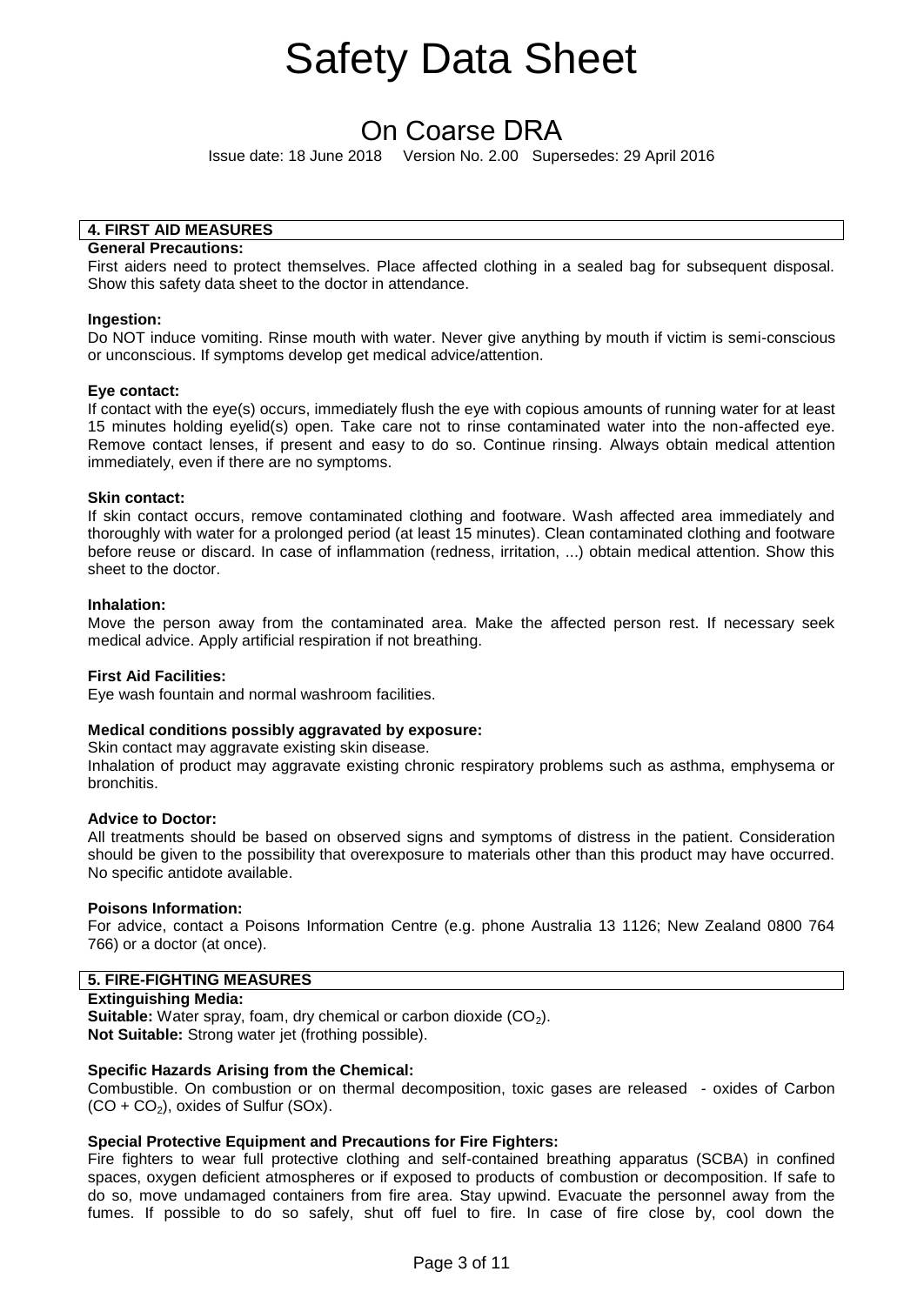# On Coarse DRA

Issue date: 18 June 2018 Version No. 2.00 Supersedes: 29 April 2016

containers/equipment exposed to heat with a water spray. Product will burn under fire conditions. Do not use a water jet since it may cause the fire to spread. Collect contaminated fire extinguishing water separately. This must not be discharged into drains.

# **6. ACCIDENTAL RELEASE MEASURES**

# **Personal Precautions:**

Avoid contact with skin and eyes. Avoid breathing mist/vapours/spray.

- Personal protective equipment:
- impermeable protective gloves.
- eye/face protection (safety glasses with side shields or splash proof goggles and a full-face shield).
- suitable protective clothing.

Warn occupants in surrounding and downwind areas if required due to toxicity or combustibility of the material. Evacuate and isolate hazard area and deny entry. Stay upwind if possible. Ventilate area. Shut off ignition sources, no flares, no smoking or flames in hazard area.

For further information, refer to section 8 "Exposure Controls / Personal Protection". Stop the leak. Turn leaking containers leak-side up to prevent the escape of liquid.

# **Environmental Precautions:**

Do NOT discharge into drains or rivers. Contain the spilled material by bunding. If contamination of sewers or waterways occurs inform the local water authorities and Environmental Protection Authority in accordance with local regulations.

# **Method for Cleaning or Taking Up:**

**- Recovery:** Absorb the product onto a suitable, non-combustible porous material. Sweep up or vacuum up the product. Use clean non-sparking tools to collect up the product and place it in a spare container, suitably labelled. Keep the recovered product for subsequent disposal.

# **- Decontamination/Cleaning:**

Wash contaminated area with large amounts of water. Recover the cleaning water for subsequent disposal. Decontaminate tools, equipment and personal protective equipment in a segregated area.

**- Disposal:** Dispose of all contaminated materials in accordance with local regulations. (Refer to section 13 "Disposal Considerations").

**Further information:** Warning: Material can create slippery conditions.

# **Emergency information (Transport):**

**Dangerous Goods - Initial Emergency Response Guide (IERG) (SAA/SNZ HB76)**  Not applicable.

# **7. HANDLING AND STORAGE**

# **Precautions for Safe Handling:**

Avoid direct or prolonged contact with eyes and skin. Avoid breathing mist/vapours/spray.

Extinguish any naked flames. Do not smoke. Remove ignition sources. Avoid sparks. Avoid contact with skin, eyes, and clothing. Electrostatic charges may be generated during pumping. Electrostatic discharge may cause fire. Ensure electrical continuity by bonding and grounding (earthing) all equipment. However, bonding and grounds may not eliminate the hazard from static accumulation. Consult local applicable standards for guidance. Avoid splash filling. Do NOT use compressed air for filling, discharging, or handling operations.

Handle in accordance with good occupational hygiene and safety practice. For further information, refer to section 8 "Exposure Controls / Personal Protection".

# **Conditions for Safe Storage:**

**Environmental Precautions:** Take all necessary measures to avoid accidental discharge of products into drains and waterways due to the rupture of containers or transfer systems.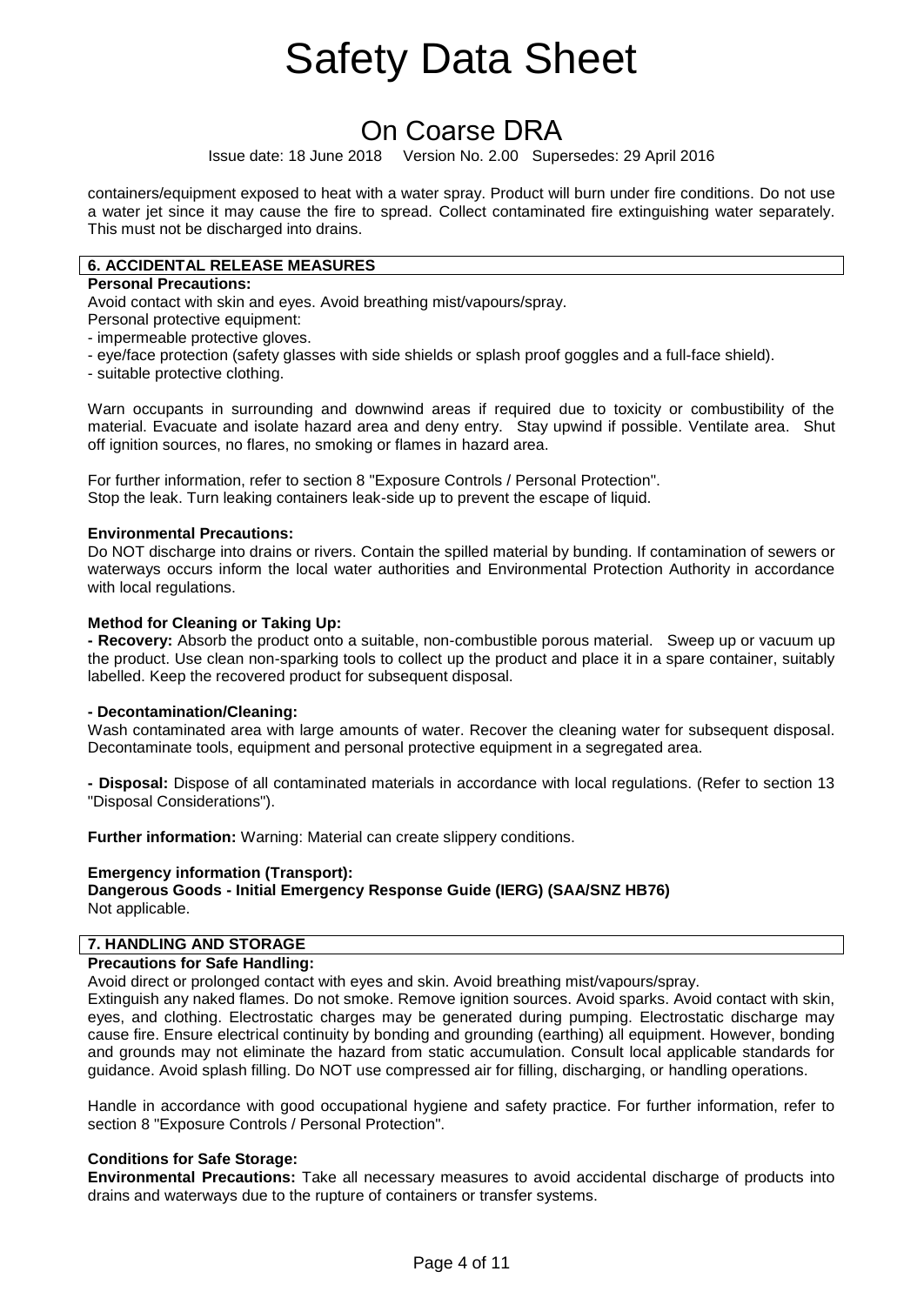# On Coarse DRA

Issue date: 18 June 2018 Version No. 2.00 Supersedes: 29 April 2016

# **Storage conditions**

Store in a cool, dry, well-ventilated area, out of direct sunlight. Store away from strong oxidizing and reducing agents. Store away from foodstuffs. Store away from heat, flames and other ignition sources, and away from incompatible materials. (see Section 10: Stability and Reactivity). Keep containers closed, when not using the product. Store in original packages as approved by manufacturer. Inspect periodically for deficiencies such as damage or leaks. Have appropriate fire extinguishers available in and near the storage area.

**Australia:** Classified as a Class C2 (COMBUSTIBLE LIQUID). This product should be stored and used in a well-ventilated area away from naked flames, sparks and other sources of ignition. For further guidance on implementing risk controls refer to 'Australian Standard AS1940 - The storage and handling of flammable and combustible liquids'. Comply with relevant Commonwealth, State or Territory regulations for storage and transport requirements.

# **8. EXPOSURE CONTROLS / PERSONAL PROTECTION**

#### **National Exposure Standards:**

No exposure standards assigned to this specific material by the Safe Work Australia Council (SWAC), or the New Zealand Department of Labour.

#### **Biological Limit Values:**

No biological limits allocated.

#### **Engineering Controls:**

Ensure sufficient ventilation to keep airborne concentrations below exposure limits and as low as practicable. Use with good general ventilation. If mists, vapours or dusts are produced local exhaust ventilation should be used. Extract at emission point.

# **Personal Protection Equipment:**

#### **Eye/Face Protection:**

Safety glasses with side shields, or splash-proof chemical goggles, and a full-face shield. Final choice of appropriate eye/face protection will vary according to individual circumstances i.e. methods of handling or engineering controls and according to risk assessments undertaken. Eye protection should conform with Australian/New Zealand Standard AS/NZS 1337.1 Personal eye protection - Eye and face protectors for occupational applications.

# **Hand Protection:**

Impermeable protective gloves (e.g. Nitrile gloves) must be chosen according to the function of the work station: other chemicals which may be handled, physical protection necessary (resistance to cutting, puncture, heat), dexterity required. Gloves must be inspected prior to use. Gloves should be discarded and replaced if there is any indication of degradation or chemical breakthrough. Observe the instructions regarding permeability and breakthrough time which are provided by the supplier of the gloves. The selection of gloves must take into account the extent and duration of use at the workstation. Final choice of appropriate gloves will vary according to individual circumstances i.e. methods of handling or according to risk assessments undertaken. It is advisable that a local supplier of personal protective clothing is consulted regarding the choice of material. Reference should be made to AS/NZS 2161.1: Occupational protective gloves - Selection, use and maintenance.

# **Respiratory Protection:**

If engineering controls are not effective in controlling airborne exposure then use a respirator with an approved filter if a risk assessment indicates this is necessary. Correct fit is essential to obtain adequate protection. If entering spaces where the airborne concentration of a contaminant is unknown then the use of a self-contained breathing apparatus (SCBA) with positive pressure air supply complying with AS/NZS 1715 / 1716, or any other acceptable International Standard is recommended. Final choice of appropriate respiratory protection will vary according to individual circumstances i.e. methods of handling or engineering controls and according to risk assessments undertaken. Reference should be made to Australian/New Zealand Standards AS/NZS 1715, Selection, Use and maintenance of Respiratory Protective Devices; and AS/NZS 1716, Respiratory Protective Devices.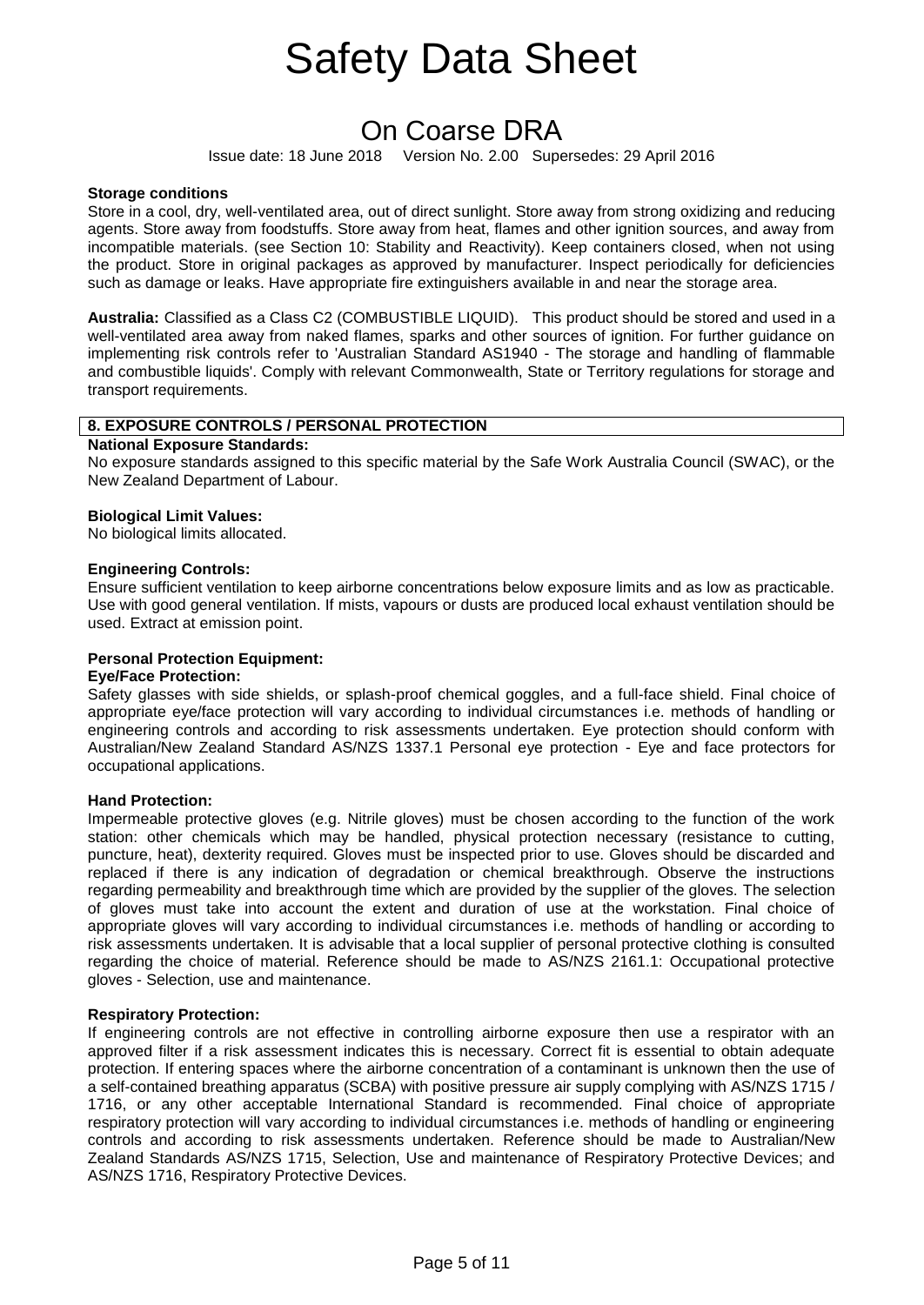# On Coarse DRA

Issue date: 18 June 2018 Version No. 2.00 Supersedes: 29 April 2016

# **Skin and Body Protection:**

Impervious clothing. Footwear protecting against chemicals. Choose body protection according to the amount and concentration of the hazardous chemical at the work place. Consideration must be given to both durability as well as permeation resistance. Launder contaminated clothing before reuse. It is advisable that a local supplier of personal protective clothing is consulted regarding the choice of material.

# **Selection Criteria:**

Protective equipment must be chosen according to current AS/NZS standards and in cooperation with the supplier of protective equipment. Personal protective equipment must be defined after risk assessment for the workstation. Selection of appropriate personal protective equipment should be based on an evaluation of the performance characteristics of the protective equipment relative to the task(s) to be performed, conditions present, duration of use, and the potential hazards and/or risks that may occur during use.

#### **Collective emergency equipment:**

Personal protective equipment available close by in case of emergency. Emergency equipment, first-aid box with instructions readily available, safety shower and eye fountain for collective emergency.

# **Workplace Hygiene Measures:**

Personal hygiene is an important work practice exposure control measure and the following general measures should be taken when working with or handling this material:

- Do not store, use, and / or consume foods, beverages, tobacco products, or cosmetics in areas where this material is stored. Keep away from food, drink and animal feeding stuffs.
- Wash hands and face carefully before eating, drinking, using tobacco, applying cosmetics, or using the toilet.
- Wash exposed skin promptly to remove accidental splashes of contact with the material.
- Wear protective clothing.

# **Surveillance procedures:**

The recommended limits SHOULD NOT be exceeded. The user is responsible for monitoring the working environment in accordance with local laws and regulations.

| <b>9. PHYSICAL AND CHEMICAL PROPERTIES</b>                  |                                               |  |  |
|-------------------------------------------------------------|-----------------------------------------------|--|--|
| Appearance:                                                 | Hazy, light yellow liquid.                    |  |  |
| Odour:                                                      | Characteristic.                               |  |  |
| <b>Odour threshold:</b>                                     | No data available.                            |  |  |
| pH:                                                         | ca. 6 (2% aqueous dispersion)                 |  |  |
| <b>Melting point/freezing point:</b>                        | No data available.                            |  |  |
| Initial boiling point and boiling range: No data available. |                                               |  |  |
| <b>Flash Point:</b>                                         | $> 99^{\circ}$ C                              |  |  |
| <b>Evaporation rate:</b>                                    | No data available.                            |  |  |
| Flammability (solid, gas):                                  | Combustible liquid.                           |  |  |
| <b>Upper/lower flammability:</b>                            | UEL: No data available LEL: No data available |  |  |
| <b>Vapour Pressure:</b>                                     | No data available.                            |  |  |
| Vapour density:                                             | No data available.                            |  |  |
| <b>Relative density:</b>                                    | $0.943 \& 15 \text{ °C}$                      |  |  |
| <b>Specific Gravity:</b>                                    | No data available.                            |  |  |
| <b>Solubility in Water:</b>                                 | Emulsifies.                                   |  |  |
| <b>Solubility in Organic Solvents:</b>                      | No data available.                            |  |  |
| Partition coefficient: n-octanol/water: No data available.  |                                               |  |  |
| <b>Auto-ignition temperature:</b>                           | No data available.                            |  |  |
| <b>Decomposition temperature:</b>                           | No data available.                            |  |  |
| <b>Viscosity:</b>                                           | ca. 20 cP @ 25 °C                             |  |  |
| <b>Oxidizing Properties:</b>                                | No data available.                            |  |  |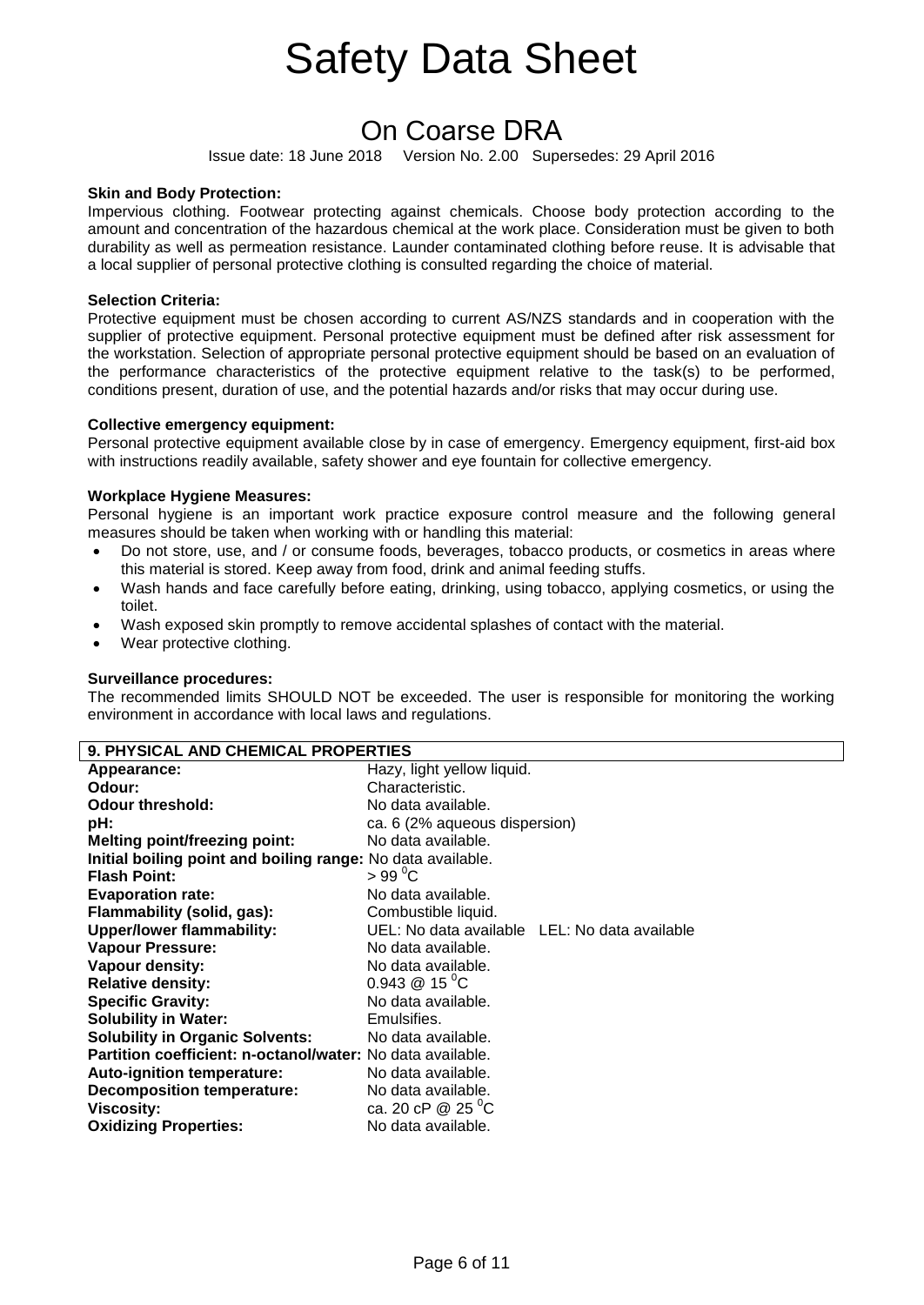# On Coarse DRA

Issue date: 18 June 2018 Version No. 2.00 Supersedes: 29 April 2016

# **10. STABILITY AND REACTIVITY**

**Chemical Stability:** Stable under normal conditions and use.

# **Conditions to Avoid:**

Heat, flames, ignition sources, direct sunlight, and incompatibles.

# **Incompatible Materials:**

Keep away from strong oxidizing agents, reducing agents.

# **Hazardous Decomposition Products:**

During combustion or on thermal decomposition (pyrolysis), toxic gases are released - oxides of Carbon (CO  $+$  CO<sub>2</sub>), oxides of Sulfur (SOx).

# **Hazardous Reactions:**

Hazardous Polymerization will not occur.

# **11. TOXICOLOGICAL INFORMATION**

# **Acute Health Effects:**

**Ingested:** 

Ingestion of this product may irritate the gastric tract causing nausea and vomiting.

# **Eye:**

Causes serious eye damage. Severely irritating to the eyes. Eye contact will cause stinging, blurring, tearing, severe pain and possible permanent corneal damage.

# **Skin:**

Mildly irritating to skin with effects including redness and itching.

# **Inhaled:**

If misted or sprayed, inhalation may irritate the nose, throat and respiratory system. Inhalation of product may aggravate existing chronic respiratory problems such as asthma, emphysema or bronchitis.

# **Chronic Health Effects:**

Prolonged or repeated skin contact may cause defatting, skin drying and cracking.

# **Information on toxicological effects**

# **Acute toxicity:**

# **Acute oral toxicity:**

Not classified as hazardous for acute oral toxicity according to GHS criteria. According to the data on the components. According to the classification criteria for mixtures.

# **Acute inhalation toxicity:**

Not classified as hazardous for acute inhalation toxicity according to GHS criteria. According to the available data on the components According to the classification criteria for mixtures.

# **Acute dermal toxicity:**

Not classified as hazardous for acute dermal toxicity according to GHS criteria. According to the data on the components. According to the classification criteria for mixtures.

# **Skin corrosion/irritation:**

Classified as Skin irritant, Category 3 (mildly irritating to skin), according to GHS criteria (by calculation based on ingredients).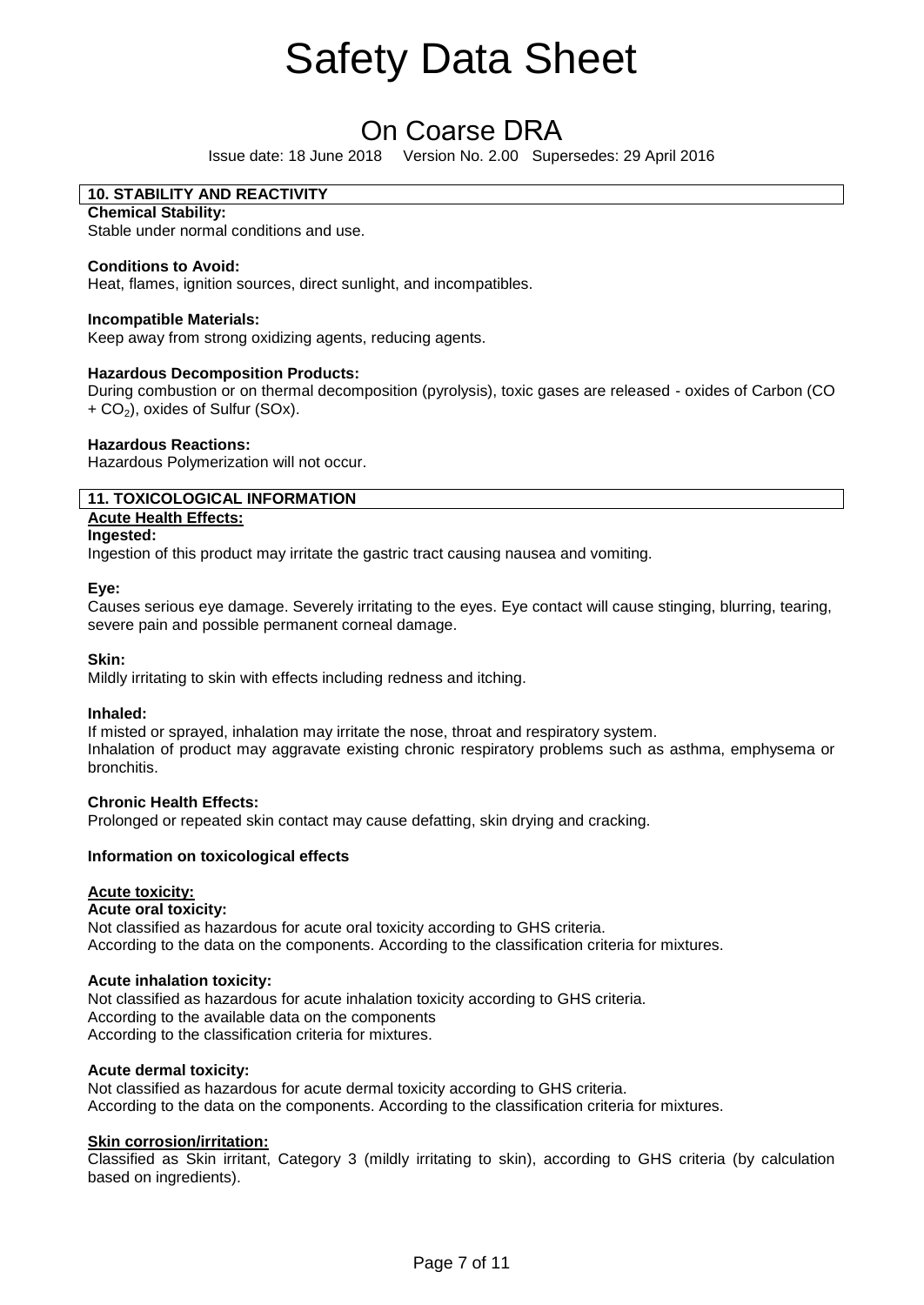# On Coarse DRA

Issue date: 18 June 2018 Version No. 2.00 Supersedes: 29 April 2016

# **Serious eye damage/irritation:**

Classified as Serious eye damage, Category 1 according to GHS criteria (by calculation based on ingredients).

# **Respiratory or skin sensitization**

Not classified as a respiratory or skin sensitiser. According to the data on the components. According to the classification criteria for mixtures.

# **Mutagenicity**

**Genotoxicity in vitro:** The product is not considered to be genotoxic. According to the data on the components. According to the classification criteria for mixtures.

**Genotoxicity in vivo:** Product is not considered to be genotoxic. According to the data on the components. According to the classification criteria for mixtures.

# **Carcinogenicity**

The product is not considered to be carcinogenic. According to the data on the components. According to the classification criteria for mixtures.

# **Toxicity for reproduction and development**

**Toxicity to reproduction/Fertility**  The product is not considered to affect fertility. According to the data on the components. According to the classification criteria for mixtures.

# **Developmental Toxicity/Teratogenicity**

The product is not considered to be toxic for development. According to the data on the components. According to the classification criteria for mixtures.

The product is not considered to be teratogenic.

According to the data on the components. According to the classification criteria for mixtures.

# **STOT**

# **STOT - single exposure**

The substance or mixture is not classified as specific target organ toxicant, single exposure according to GHS criteria.

According to the data on the components. According to the classification criteria for mixtures.

# **STOT - repeated exposure**

The substance or mixture is not classified as specific target organ toxicant, repeated exposure according to GHS criteria.

According to the data on the components. According to the classification criteria for mixtures.

# **Aspiration toxicity**

The substance or mixture is not classified for aspiration toxicity according to GHS criteria. According to the data on the components. According to the classification criteria for mixtures.

# **12. ECOLOGICAL INFORMATION**

# **Ecotoxicity:**

Harmful to aquatic life with long lasting effects.

# **Persistence / Degradability:**

No data available.

# **Bioaccumulative potential:**

Octanol/water partition coefficient: No data available.

**Mobility in soil:**  No data available. Results of PBT and vPvB assessment: No data available.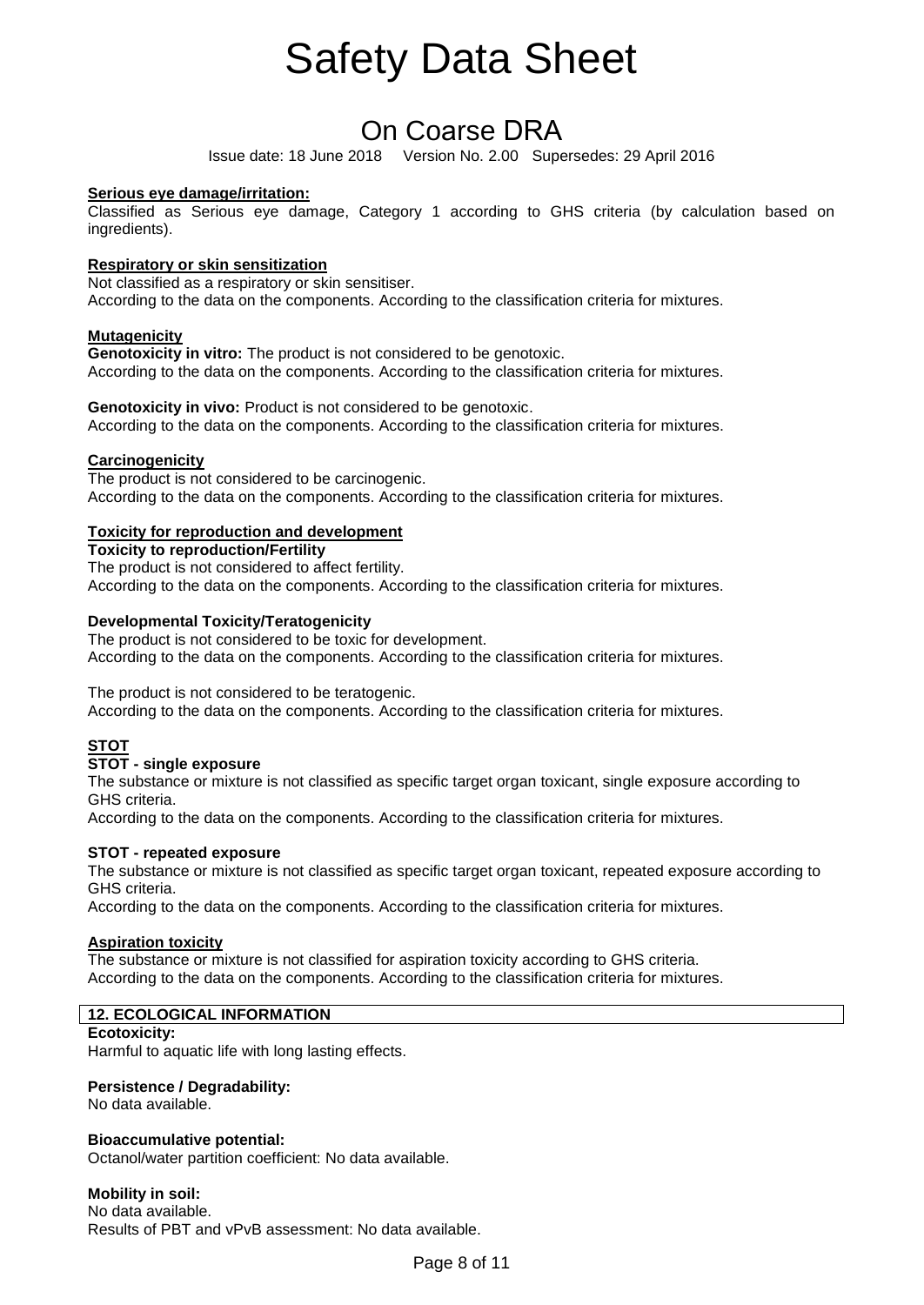# On Coarse DRA

Issue date: 18 June 2018 Version No. 2.00 Supersedes: 29 April 2016

# **Other adverse effects:**

No data available.

# **Environmental Protection:**

Avoid contaminating soil, waterways, drains or sewers.

# **13. DISPOSAL CONSIDERATIONS**

# **Residues from Product**

Prohibition: Discharging waste into rivers and drains is forbidden.

Destruction/Disposal: Chemical additions, processing or otherwise altering this material may make the waste management information presented in this SDS incomplete, inaccurate or otherwise inappropriate. Dispose of in accordance with relevant national and local regulations, EPA requirements and safety regulations at an authorised site.

# **Contaminated Packaging**

Prohibition: Do not dispose of the product at a rubbish tip.

Decontamination/cleaning: Completely empty the packaging prior to decontamination. Carefully drain and then steam clean.

Destruction/Disposal: Recycle following cleaning or dispose of at an authorised site.

**New Zealand:** For further guidance on disposal refer to the Hazardous Substances (Disposal) Notice 2017 issued by the New Zealand Environmental Protection Authority.

*NOTE: The user's attention is drawn to the possible existence of local regulations regarding disposal.*

# **14. TRANSPORT INFORMATION**

**UN Number:** None allocated **Proper Shipping Name:** None allocated **Dangerous Goods Class:** None allocated **Subsidiary risk:** None allocated **Packing Group:** None allocated **Hazchem Code:** None allocated

# **ADG: Road and Rail Transport: (Australia)**

Not classified as Dangerous Goods according to the Australian Code for the Transport of Dangerous Goods by Road and Rail (ADG Code) for transport by road and rail.

# **Land Transport: (New Zealand)**

Not classified as Dangerous Goods according to NZS 5433:2012 Transport of Dangerous Goods on Land.

# **IMDG:**

Not classified as Dangerous Goods according to the International Maritime Organization Rules (Maritime Dangerous Goods Code - IMDG Code) for transport by sea.

# **IATA:**

Not classified as Dangerous Goods according to the International Air Transport Association (IATA) Dangerous Goods Regulations for transport by air.

*NOTE: The above regulatory prescriptions are those valid on the date of publication of this SDS. Given the possible evolution of transport regulations for hazardous materials, it would be advisable to check their validity with your sales office.* 

# **15. REGULATORY INFORMATION**

**Poison Schedule (Australia):** Not scheduled.

**HSNO Group Standard:** This substance falls under the HSNO Additives, Process Chemicals and Raw Materials (Subsidiary Hazard) Group Standard 2017.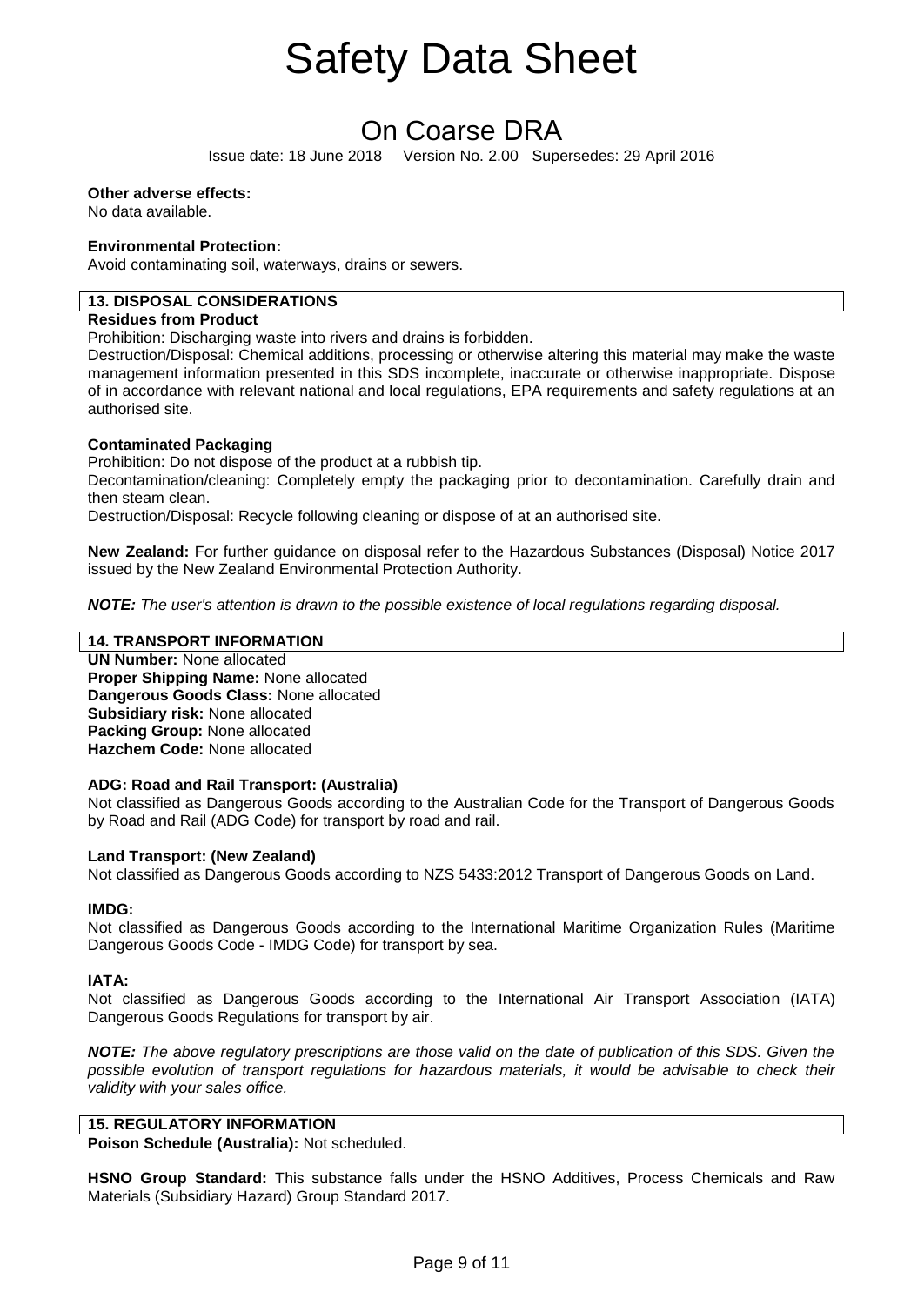# On Coarse DRA

Issue date: 18 June 2018 Version No. 2.00 Supersedes: 29 April 2016

**HSNO Approval Number:** The HSNO Approval Number for this Group Standard is HSR002503.

**Certified handler requirements:** Substances covered under this Group Standard will require a certified handler.

| Inventory           | <b>Status</b> |
|---------------------|---------------|
| Australia (AICS)    |               |
| New Zealand (NZIoC) |               |

 $Y = All$  ingredients are on the inventory.

 $E =$  All ingredients are on the inventory or exempt from listing.

P = One or more ingredients fall under the polymer exemption or are on the no longer polymer list. All other ingredients are on the inventory or exempt from listing.

N = Not determined or one or more ingredients are not on the inventory and are not exempt from listing.

# *NOTE:*

*The regulatory information given above only indicates the principal regulations specifically applicable to the product described in the Safety Data Sheet. The user's attention is drawn to the possible existence of additional provisions which complete these regulations. Refer to all applicable national, international and local regulations or provisions.* 

# **16. OTHER INFORMATION**

# **Reasons For Revision:**

1) Review against current SWA/GHS and NZ EPA/HSNO criteria and latest information from manufacturer/supplier.

2) Changes and /or additional information made to all Sections.

The customer is advised to consult the product Technical Data Sheets for further information including advice on suitable equipment. SDSs are updated frequently. Please ensure that you have a current copy.

# **Key or legend to abbreviations and acronyms used in the safety data sheet:**

- ca. approximately
- ACGIH American Conference of Governmental Industrial Hygienists [US]
- AICS Australian Inventory of Chemical Substances [Aust]
- CAS Chemical Abstracts Service [US]
- CSCL Inventory of Existing and New Chemical Substances [JPN]
- EPA Environmental Protection Agency [Int]
- EU European Union [EU]
- GHS United Nations Globally Harmonized System of Classification and Labelling of Chemicals[Int]
- HSNO Hazardous Substances and New Organisms [NZ]
- IARC International Agency for Research on Cancer [Int]
- IATA International Aviation Transport Authority [Int]
- IMDG International Maritime Dangerous Goods [Int]
- METI Ministry of Economy, Trade and Industry [JPN]
- NTP National Toxicology Program
- NIOSH National Institute for Occupational Safety and Health [US]
- NOHSC National Occupational Health & Safety Commission [Aust]
- NZ EPA New Zealand Environmental Protection Agency [NZ]
- NZIoC New Zealand Inventory of Chemicals [NZ]
- OSHA Occupational Safety and Health Administration [US]
- PICCS Philippines Inventory of Chemicals and Chemical Substances [PPN]
- SUSMP Standard for the Uniform Scheduling of Medicines and Poisons [Aust]
- STEL Short Term Exposure Limit [Int]
- SWA Safe Work Australia
- TWA Time Weighted Average [Int]
- WES Workplace Exposure Standard [NZ]